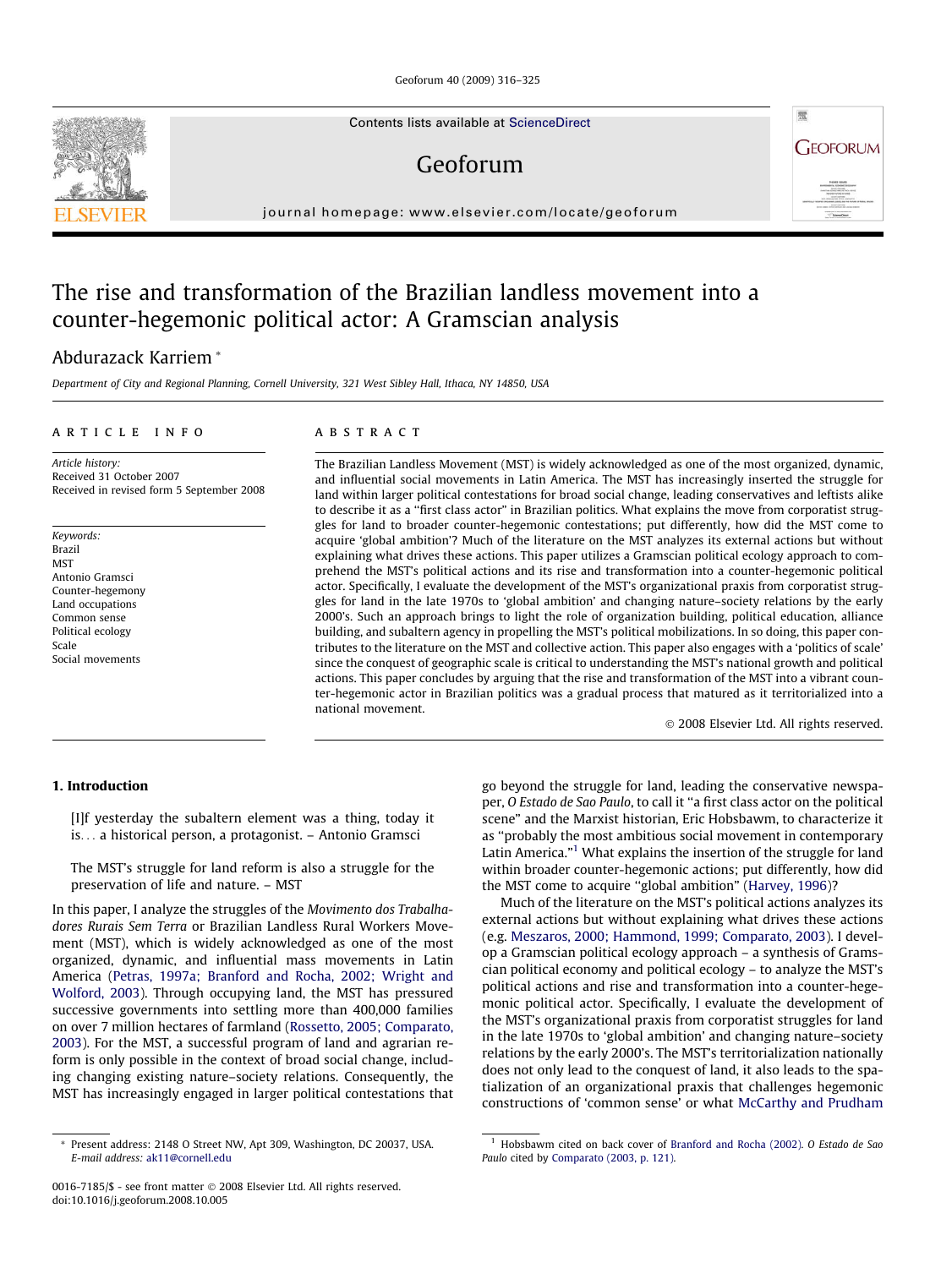[\(2004, p. 279\)](#page-8-0) call the production of ''neoliberal discourses as selfevident truths in today's world." The MST's successful scaling-up from a territorial struggle for land to a popular project of social transformation has been accomplished through an organizational praxis that introduces a counter-hegemonic popular common sense that empowers MST members to challenge private property relations through land occupations, that promotes popular education, self-organization, leadership building, and the remaking of nature–society relations through agro-ecological practices. A Gramscian political ecology approach, then, highlights the role of subaltern agency in propelling the MST's political mobilizations. In so doing, this paper contributes to the literature on the MST and to our understanding of collective action.

This paper also engages with a 'politics of scale' since the conquest of geographic scale is key to understanding the MST's political action and growth into a national movement. In utilizing the terms rural–urban, local–global, and society–nature, I do not see them as fixed or binary concepts; rather, following [Swyngedouw](#page-9-0) [\(1997\), Smith \(1984\),](#page-9-0) and [Harvey \(1996\),](#page-8-0) I analyze them as mutually constitutive entities that are both produced and reproduced in the contested realm of social relations. While much of the literature on scale politics analyzes the role of capital in producing space and nature from above, I utilize an emergent Gramscian political ecology approach to evaluate how MST struggles recast scalar and nature–society relations from below.

I commence the paper by outlining the methodology that informs my research. I then theorize how a Gramscian political ecology approach might provide a useful lens through which to evaluate the MST's resource struggles and evolution into a counter-hegemonic movement. I next analyze the genesis of the MST and show how liberation theologians created the conditions for the landless to challenge their status of social exclusion. Subsequently, I appraise the MST's territorialization nationally and utilize Gramsci's concept of 'common sense' to analyze how 'global ambition' becomes rooted in the movement's organizational praxis. I then proceed to assess the MST's national consolidation, its contestations against neoliberal policies at local–global scales, the challenge to the capitalist production of nature, and its efforts to create alternative nature–society relations. I proceed to critically reflect on the MST's rise into a counter-hegemonic political actor, showing difficulties encountered and qualitative growth across its historical trajectory. I conclude by arguing that the acquisition of 'global ambition' was a gradual process that matured as the MST territorialized into a national movement.

#### 2. Methodology

Ethnographic and qualitative research on resource struggles are common threads in political ecology analyses ([Moore, 1993; Paul](#page-9-0)[son et al., 2003\)](#page-9-0). This paper draws on qualitative research conducted over the period 2004–2006 in the southern and northeastern Brazilian states of Rio Grande Sul and Pernambuco, where I lived in MST land reform settlements (*assentamentos*) and land encampments (acampamentos). I conducted 120 formal and informal open-ended interviews with MST rank-and-file members, state-level and national MST leaders, academics, government officials, and members of the Catholic Church.2 I was a participant observer in acampamento, assentamento, state-level and national MST meetings, which, along with my interviews and numerous informal discussions, provided deeper insights into the subjective factors that move MST struggles for land, a more egalitarian society, and new nature–society relations.

## 3. Hegemony, counter-hegemony, and the making of Gramscian political ecology

A Gramscian political economy approach is useful in understanding how elite power is maintained and how grassroots movements can build a counter-hegemonic project. For Gramsci (1971), ruling class hegemony is not based on force alone, but on a combination of coercion and consent. That is, a hegemonic class rules by incorporating some of the interests of subordinate classes. Implicit in the notion of hegemony is the need to build alliances with other social forces and provide leadership. Intellectual or ideological leadership is not merely imposed; instead, subaltern classes consent to or are persuaded to accept dominant ideas as ''common sense."

Here Gramsci challenges the view that the masses are imbued with "false consciousnesses" and argues that counter-hegemonic movements have to contest the exercise of hegemony as common sense. For Gramsci (1971), common sense is the unconscious and uncritical ways in which individuals make sense of and perceive the world around them. These cultural conceptions of the world (e.g. religion, folklore) – which are inherited from the past – frequently come into conflict with an individual's political activity. Predictably, common sense is the sphere in which hegemony is exercised, but it can also be the terrain from which a counter-hegemonic challenge to dominant ideas can be mounted. This, however, requires a sustained critique of common sense, enabling individuals to move to ''good sense" or, what I call, a popular common sense. According to Gramsci:

A philosophy of praxis cannot but be present itself at the outset in a polemical and critical guise, as superseding the existing mode of thinking and existing concrete thought (the existing cultural world)... therefore, it must be a criticism of 'common sense', basing itself initially, however, on common sense in order to demonstrate that 'everyone' is a philosopher and that it is not a question of introducing from scratch a scientific form of thought into everyone's individual life, but of renovating and making 'critical' an already existing activity. ... The purpose of the synthesis must be to criticize the problems, to demonstrate their real value, if any, ... and to determine what the new contemporary problems are and how the old problem should now be organized. (1971, pp. 330–31, emphasis added).

Central to a Gramscian analysis is a belief in the ability of historical subjects to both understand and change the world around them. Subaltern groups are not passive recipients to whom a 'readymade ideology' needs to be taken; they are the starting point for 'making critical' their social reality.

Hegemony is never absolute. It is continuously contested by oppositional forces, reformulated due to tensions or splits in the ruling bloc, and adapted to changing circumstances. Thus, hegemony is dynamic and continuously needs to be renewed to absorb internal and external pressures. This leads us to the battleground where hegemony is won, maintained, and contested, and where an alternative hegemony can be forged: civil society, the sphere of ideological and cultural reproduction. Gramsci sought to understand the resilience of capitalism and the failure of communist parties to take power in Western Europe. His analysis brought him to a critical appraisal of the relationship between the state and civil society: when power is centralized in the state, it maybe possible to seize power through a frontal assault or ''war of movement" whereas in liberal democracies power is diffused across civil

 $2$  In line with the requirements of the Cornell University Commission on Human Subjects Research, allinterviewee names have been changed to protect confidentiality. All translations from Portuguese intoEnglish are mine.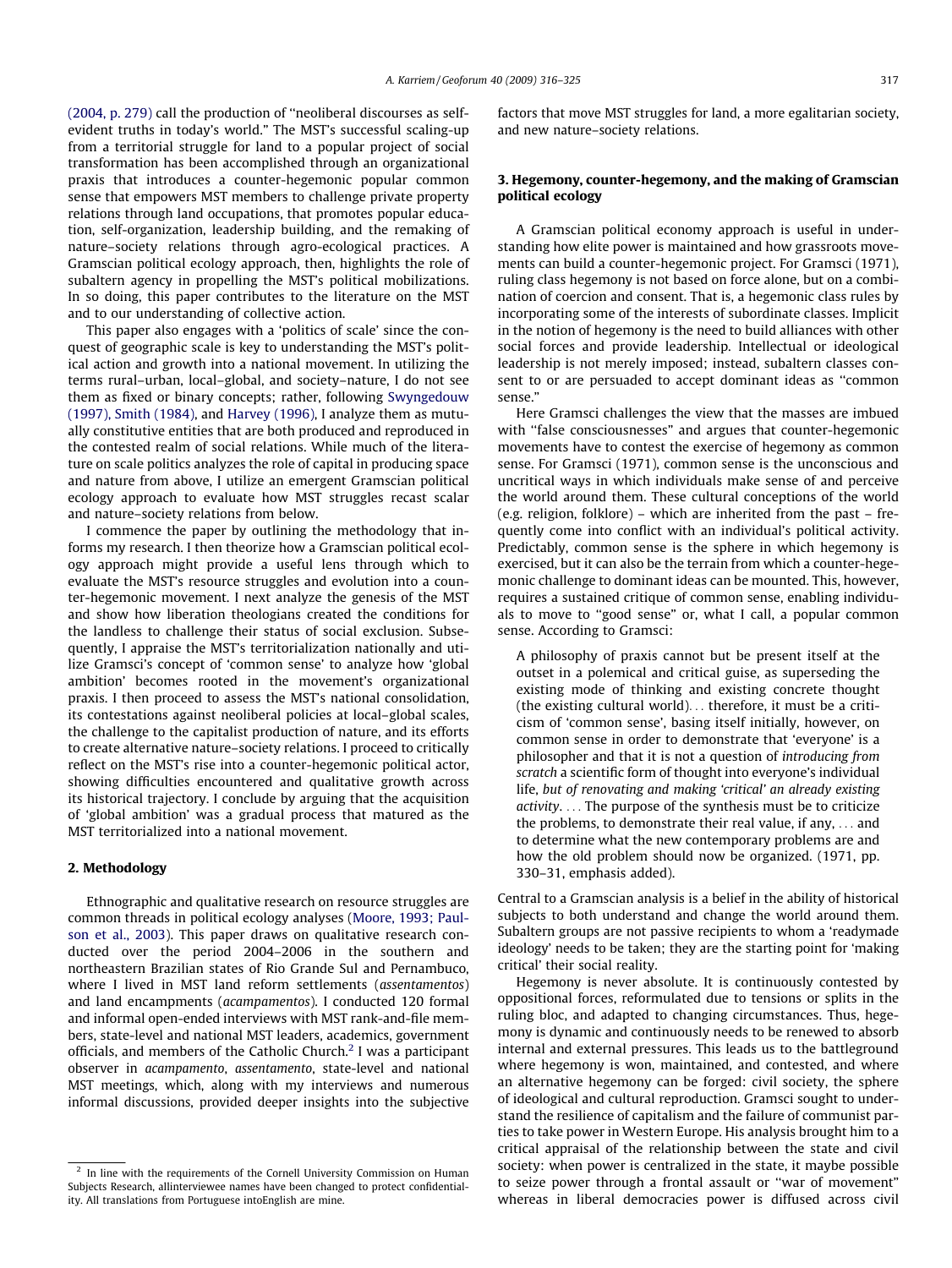society, thus requiring a protracted strategy – the ''war of position". Moreover, Gramsci (1971, p. 235) argues that in mature states '''civil society' has become a very complex structure... which is resistant to the catastrophic 'incursions' of the immediate economic element (crises, depressions, etc.)." Here Gramsci contests the reduction of hegemony to economic relations, arguing that hegemony is founded on a much broader base.

For a war of position to be successful, a counter-hegemonic force will have to move beyond its own class or corporatist interests and take into account broader national-popular demands. Moreover, it will have to engage in political and ideological struggle or ''intellectual and moral reform" which requires a critique of hegemonic ideas as 'common sense.' This raises the importance of ideology as the 'cement' uniting different social groups and its role in driving individuals to make history. In Gramsci's words, ideology becomes the terrain ''on which men [and women] move, acquire consciousness of their position, struggle" (cited by [Mouffe \(1979,](#page-9-0) [p. 185\)\)](#page-9-0). Ideology does not simply take hold; it requires 'organic intellectuals' to raise consciousness and transform ideas into a material force. This does not mean that intellectuals drive a war of position. For Gramsci, transformative politics is based on mass participation and movements must continuously form new organic intellectuals to give practical content to his assertion that 'everyone is a philosopher'. Furthermore, ''the mode of being of the new intellectual can no longer consist in eloquence... but in active participation in practical life, as constructor, organizer, 'permanent persuader' and not just a simple orator" (Gramsci, 1971, p. 10).

#### 3.1. Towards a Gramscian political ecology perspective

Political ecology has long had an analytical focus on struggles over access to land and the utilization of natural resources [\(Blaikie](#page-8-0) [and Brookfield, 1987; Bryant and Bailey, 1997; Turner, 2004; Paul](#page-8-0)[son et al., 2003; Peet and Watts, 1996\)](#page-8-0). Political ecology's concern with social justice as it pertains to resource use and access brings to light the complex interrelationship between nature and society and hence to questions of livelihoods. Resource conflicts have taken on particular importance in the contemporary conjuncture in which the far-reaching commodification of ecological resources – e.g. water [\(Bakker, 2007](#page-8-0)), plant genes or GMOs [\(Shiva, 2000\)](#page-9-0), land and ocean fisheries [\(Mansfield, 2004, 2007](#page-8-0)) – ''indicates nature's deep remaking within the circuits of capital" ([Castree, 2000, p.](#page-8-0) [25](#page-8-0)). The remaking of nature under neoliberalism has, however, not been an uncontested process; it has set in motion the making of counter-hegemonic movements which, following Gramsci (1971), have challenged the naturalization of the ideas behind the remaking or production of nature as 'common sense'.

How do we study conflicts over resources? [Neumann \(1992\)](#page-9-0) suggests that a political ecology analysis of resource conflicts should include attention to the actors and the social relations that they are enmeshed in, trace the connection of local relations to the broader geographical and political environment, and situate these resource struggles historically to better comprehend the contemporary situation. A Gramscian political economy approach – with its analytical focus on the production of hegemony – incorporates and complements Neuman's suggestions by providing interesting pathways in understanding how nature and space is produced through coercive and consensual means, how movements contest resources, and how society–nature relations might be remade.

While his fragmentary writings do not explicitly delve into questions of nature, Gramsci's (1971, p. 448) assertion that ''human history should be conceived also as the history of nature" speaks to the mutually constitutive character of society–nature relations that have come to shape contemporary political ecology analyses. Like Gramsci, the idea of the 'production of nature' popularized by [Smith \(1984\)](#page-9-0) challenges the notion of an ''independent non-social nature" ([Castree, 2000, p. 25](#page-8-0)) or the separation of nature and society [\(Braun and Castree, 1998; Harvey, 1996\)](#page-8-0). As [Smith](#page-9-0) [\(1984, p. 54\)](#page-9-0) states: ''With the production of nature at a world scale, nature is progressively produced from within and as part of so-called second nature", a process that has accelerated under neoliberalism.<sup>3</sup>

The production of nature, then, is deeply implicated in the exercise of hegemony, with implications for control over and the struggle for resources. A Gramscian political ecology approach provides a useful framework from which to understand the production of nature and how subaltern classes contest the remaking of nature in their struggles to build livelihoods. Gramsci's writings also engage with the scalar politics of political ecology literature. His work is replete with spatial metaphors and ideas that are spelt out, for example, in his notes on the Italian unification process and the Southern Question [\(Gramsci, 1994; Jessop, 2005; Wainwright,](#page-8-0) [2005\)](#page-8-0). Edward Said admired Gramsci's spatial thinking, stating that he presented ''an essentially geographical, territorial apprehension of human history and society... he was political in the practical sense, conceiving of politics as a contest over territory, both actual and historical, to be won, fought over, controlled, held, lost, gained" (cited by [Jessop \(2005, p. 435\);](#page-8-0) also [Wainwright,](#page-9-0) [2005\)](#page-9-0).

Central to a Gramscian political ecology perspective is a philosophy of praxis: that is, of theory that informs practice and vice versa. While much has changed since Gramsci wrote the Prison Notebooks, his ideas still have force for both analyzing hegemonic rule and the shaping of a counter-hegemonic politics of collective action. A Gramscian political ecology perspective is particularly apt for such an endeavor since it rejects the reduction of all struggles over resources to economic and class relations, yet retains class as an important tool of analysis; it situates resource struggles within a historic context; stresses the importance of ideology, organization and strategy; and, emphasizes the significance of culture, thus taking into account the politics of everyday life that inform struggles over ecological resources. Furthermore, to forge an alternative hegemony, counter-hegemonic movements needs to do more than simply resist the dominant model; they have to develop alternative forms of production and reproduction or alternative conceptions of nature–society relations.

#### 4. The genesis of the MST: 1979–1985

The genesis of the MST can be traced to the military regime's agricultural modernization policies – and the 1979 occupations of the Macali and Brilhante estates and the acampamento at Encruzilhada Natalino – which expelled family farmers and tenants and brought vast tracts of public land into private hands. $4$  In a scene reminiscent of the great enclosure movement in 19th century Europe, almost 30 million Brazilians were forced off the land between 1960 and 1980 and moved to the cities ([Perz, 2000, p. 866\)](#page-9-0), leading to what [Lefebvre \(1991\)](#page-8-0) calls the production of (urban and rural) space, and what [Smith \(1984\)](#page-9-0) calls the production of space and nature.<sup>5</sup> Thus, the forced separation of rural workers from the means of production and into wage labor leads to the production of new agrarian-scapes and society–nature relations.

<sup>&</sup>lt;sup>3</sup> The term 'second nature' is from Marx and Engels and refers to nature that has been transformed by human activity while 'first nature' is nature that is original and independent of human activity.

 $4$  For an analysis of the Macali, Brilhante and Encruzilhada Natalino struggles and the historical roots of the MST, (see [Marcon, 1997; Branford and Rocha, 2002;](#page-8-0) [Fernandes, 2001; Wright and Wolford, 2003](#page-8-0)), and Stedile and Fernandes (2001).

 $5$  City and countryside are thus socially constructed and subject to further reproduction [\(Williams, 1973\)](#page-9-0). [Davis \(2004\),](#page-8-0) in Planet of Slums, discusses contemporary processes of space production across the globe, showing that spatial scales are not fixed but products of changing social relations.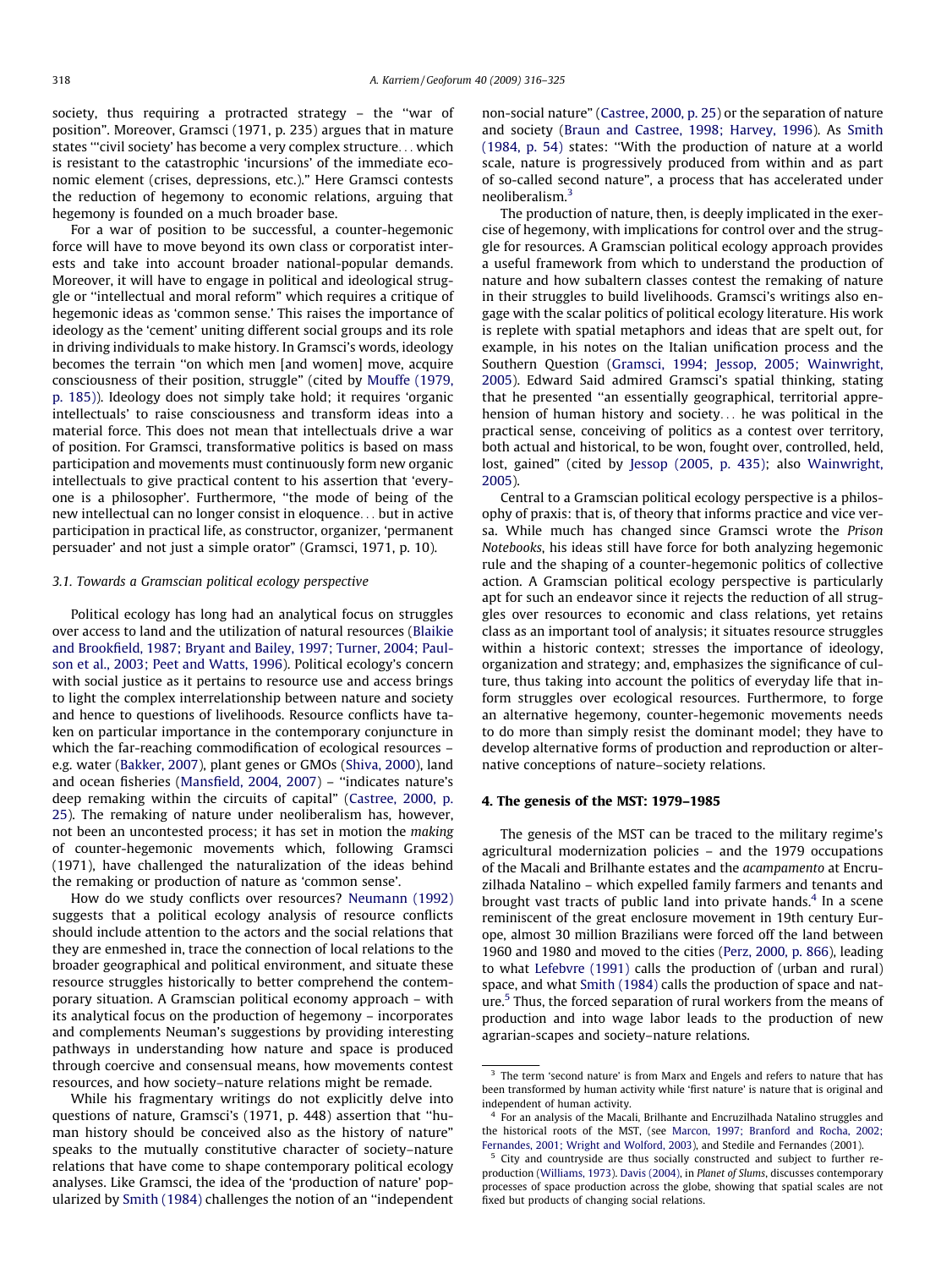Brazil's conservative agricultural modernization resembles Gramsci's notion of 'passive revolution' whereby ''far-reaching modifications in a country's economic structure are made from above, through the agency of the state apparatuses, without relying on the active participation of the people" ([Simon, 1982, p.](#page-9-0) [49](#page-9-0)). Instead of embarking on a radical program of agrarian reform, the military regime opted to create a small class of large-scale 'modern' farmers.

Liberation theologians linked to the Catholic and Lutheran churches played a formative role in the MST's genesis period ([Gai](#page-8-0)[ger, 1987; Marcon, 1997\)](#page-8-0). They preached that the struggle for land was just and that the landless had a right to land, which was a 'gift from god'. In asserting land as a social good, they contested sacrosanct notions of private property and provided strong religious and moral backing to land occupations. This was crucial as 'respect' for private property was deeply ingrained and enforced in rural social relations. Religious socialization is still utilized to provide moral justification for land occupations as Gustavo, a MST settler in Rio Grande do Sul (hereafter RS), suggests: ''Land is a gift from God and, if we are all children of God, you have to have access to it."<sup>6</sup> Symbolic meanings can thus play an important role in struggles over resources, as well as over ''competing cultural understandings of rights, property relations, and entitlements" [\(Moore, 1993, p. 383\)](#page-9-0). The ability to tap into the folklore of the landless and give it a popular common sense inflection has been central to the MST's rise to counter-hegemony.

An enduring influence from liberation theology has been the continued use of the mística or mystique, which reflects Catholic values of suffering and redemption to confront difficulties, strengthen resolve, and provide vitality in the quest for land and a better life. Most MST meetings commence with a mística (a theatre rendition) which draws on peasant folklore, pays tribute to historic figures in the struggle for social justice such as Zumbi dos Palmares, and draws sustenance from indigenous and peasant struggles of the past.<sup>7</sup> Josue, a MST member from the Conquest of the Frontier settlement in RS, describes the importance of the mística as an emotional force that feeds the MST's utopia of an egalitarian society:

[T]he mística touches you inside. It touches our lives even more because it shows the mystery of struggling, of dreaming, of having hope, of the world that is [out] there. So through the mística we receive our life, our reality, our dreams, our history. And the místicas give us enthusiasm, give us courage.<sup>8</sup>

Thus, in the formative stage of the MST, liberation theologians exercised the Gramscian role of organic intellectuals by raising consciousness. They did not bring consciousness from outside, but started in the cultural realm of common sense or the folklore of the landless. In doing so, they provided the tools for the landless to understand their social reality, organize themselves, and become protagonists of social change. It showed that that the landless were not prisoners of an all-powerful system, but subjects of their own history. This ''popular religiosity" ([Gorgen, 1997](#page-8-0)) would become an important component of the MST's open, eclectic ideology.

Prior to the MST's founding, Brazil witnessed a mushrooming of isolated rural struggles, which were mostly violently suppressed. In the early 1980s, the Pastoral Land Commission (CPT) sponsored

a series of meetings to unite localized movements or ''militant particularisms" [\(Harvey, 1996](#page-8-0)). Joao Pedro Stedile, a founder MST member, recalls the advice offered by Jose de Souza Martins, a respected analyst of Brazilian agrarian struggles and former advisor of the CPT, who stated that a movement that fights for land will only have a future if it transforms itself into a ''political agent to change society" and if it ''manages to acquire a national character" (Stedile and Fernandes, 2001, p. 21, emphasis added).

Stedile and his colleagues were convinced of the necessity for 'scaling up' mobilizations for land by building a national movement that transcended the pitfalls of localized 'militant particularisms'. In this regard, [Harvey \(1996, p. 324, emphasis added\)](#page-8-0) highlights both the potential and dangers of successful localized struggles in promoting militant particularisms:

Anti-capitalist movements... are generally better at organizing in and dominating 'their' places than at commanding space. '[R]egional resistances'... can indeed flourish in a multitude of particular places. But while such movements form a potential basis for that 'militant particularism' that can acquire global ambition, left to themselves they are easily dominated by the power of capital to coordinate accumulation across universal but fragmented space. The potentiality for militant particularism embedded in place runs the risk of sliding back into parochialist politics.<sup>9</sup>

The MST's early victories were achieved under extremely difficult conditions (of military siege in the case of Encruzilhada Natalino), and subtle and overt repression from the military police and agrarian elites; they were also due to the solidarity of urban movements and progressive sectors of the church. The church, with its local, national, and transnational scalar presence, provided crucial material, financial, and moral support. The MST drew on this solidarity to deepen the acquisition of 'global ambition' in later years.

The first articulation of 'global ambition' emerged at the MST's founding National Meeting in 1984 at Cascavel, Paraná, where it affirmed that direct action would be the means to achieve the following objectives: land belongs to those who work it; fight for an egalitarian society; maintain organizational autonomy from political parties while encouraging member participation in politics; promote leadership training; and, build alliances with urban workers and peasants in Latin America [\(MST, 1989\)](#page-9-0).

These objectives signaled growing independence from the Church as mentor, leader, and intellectual. Moreover, in setting itself the task of building a national movement and forging alliances at the city and Latin America levels, the MST was engaging in a politics in which ''scale emerges... in the fusion of ideology and practice" ([Delaney and Leitner, 1997, p. 97](#page-8-0)).

## 5. Territorialization of the MST: 1985–1990

This period describes the spatial growth or 'territorialization' ([Fernandes, 1996, 2001](#page-8-0)) of the MST into a national movement. I use the concept territorialization not only to analyze the spatial growth of the movement, but also the diffusion of an organizational praxis that drives the MST's national growth. Territorialization is not linear, but a contested process. For example, Miguel, a member of the 16th of March assentamento and a state-level MST leader in RS, acknowledges the contested class and spatial character of the territorialization or spatial quest for land:

[T]he development and the continuous rooting of capitalism  $\frac{6}{1}$  interview #19, 6/08/2004.<br>
<sup>6</sup> Interview #19, 6/08/2004.<br>
<sup>7</sup> Zumbi a 17th century slave leader led a revolt against slave owners and

Zumbi, a 17th century slave leader, led a revolt against slave owners and established a 30,000 strong free community, the Quilombo de Palmares, which resisted for over fifty years ([Branford and Rocha, 2002\)](#page-8-0).

 $8$  Interview #55, 10/22/2004. For more on the mística, (see [MST, 1998; Bogo, 2002;](#page-9-0) [Issa, 2007\)](#page-9-0).

 $9$  Harvey reworks Raymond Williams' idea of militant particularism, especially his understanding of ''working class self-organization" that ''tried to connect particular struggles to a general struggle" (cited by [Harvey \(1996, p. 32\)](#page-8-0)).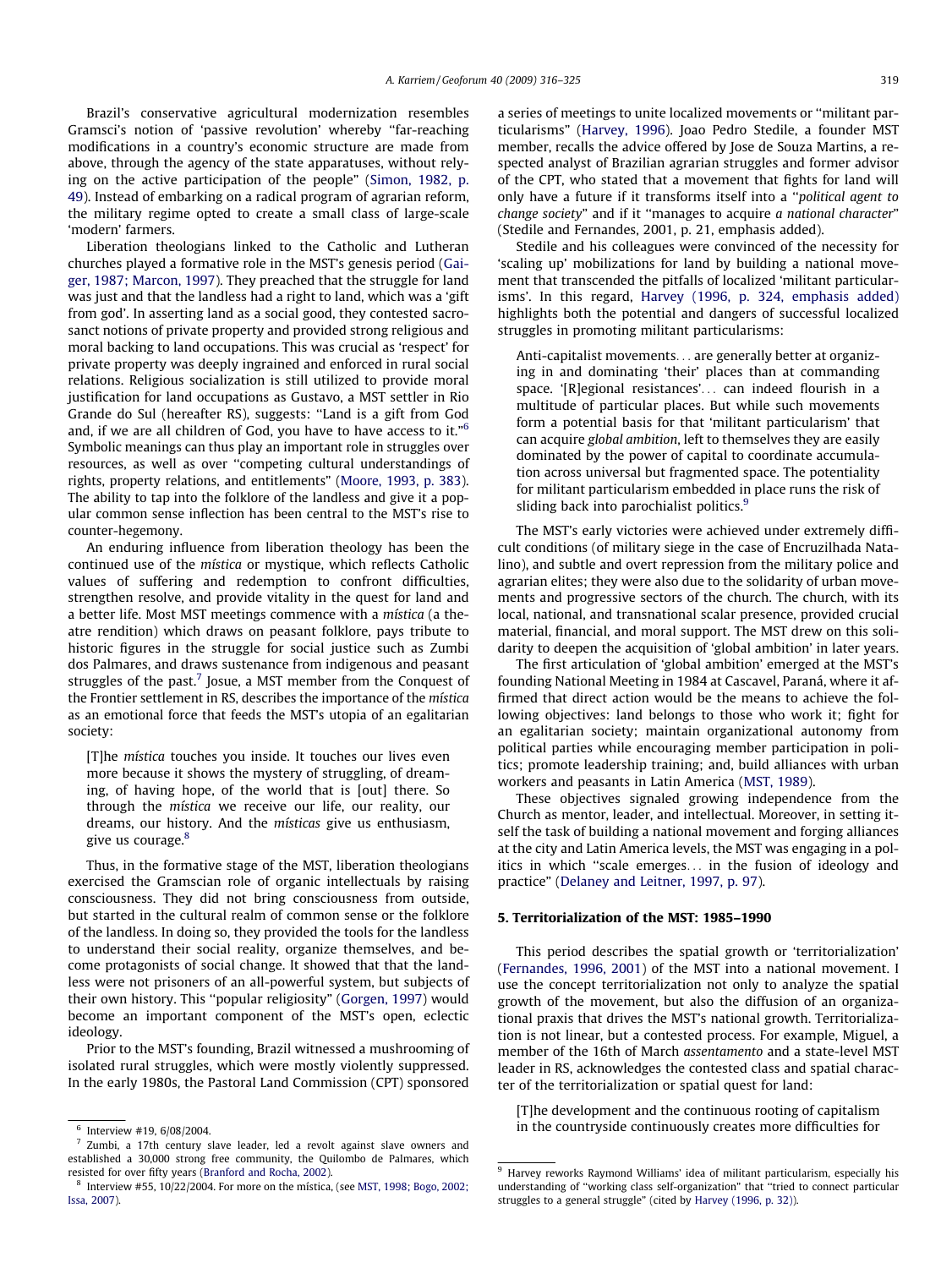the poor, the weak; and, at the same time that we made a movement for the redistribution of land, capitalism made the concentration of land. [So] we are in this constant political dispute, struggling, fighting to redistribute land, to deconcentrate land property and, on the other hand, the mechanisms of the [capitalist] model concentrating land.<sup>10</sup>

Each successful land occupation leads to the establishment of an assentamento which provides the springboard for further land occupations and hence territorialization of the movement. A MST member, Calixto, describes the organizational praxis that drives the territorialization of the MST. Calixto and his comrades, on conquering Assentamento Sumaré I in the state of Sao Paulo, recruited other landless families to undertake another occupation and set up a new acampamento, which led to the conquest of Assentamento Sumaré II. This territorialization process was repeated and eventually led to the establishment of Assentamento's Sumaré III and IV, a strategy that has been territorialized across Brazil [\(Fernandes,](#page-8-0) [1996, 2001\)](#page-8-0). This analysis does not suggest that territorialization is a straightforward process. Rather, occupations face violent evictions, often resulting in injury, arrest or death, and it can take years of living in an acampamento facing harsh winters and summers before being settled. Furthermore, limited access to basic human necessities (water and food) is a constant feature of this difficult struggle for land.

A key factor that drives the territorialization of the MST is the organizational praxis that is diffused in an acampamento or assentamento, which, once established, becomes a space for self-organization, political socialization, solidarity, forging global ambition, and the making of a popular common sense.<sup> $11$ </sup> The MST's organizational structure draws on the ecclesiastical base communities (CEBs) promoted by liberation theologians. The CEBs are spaces where small groups or nucleos of individuals and families study, debate, and reflect on their social realities and organize to change them. Liberation theologians did not see the poor as victims who needed charity, but as actors who, through organization and struggle, can become the protagonists of their own liberation. Based on the CEB model, an acampamento or assentamento of 100 families is divided into 10 nucleos of 10 families, with two coordinators – a man and a woman. Other members of the nucleo participate in the health, education, communication, political education, or mass front sectors.

A typical land occupation commences when militants from the mass front sector recruit landless families, agricultural workers or the urban unemployed on farms, in rural towns, and metropolitan centers. Giselle, who participated in 40 land occupations in the Pontal de Paranapanema region in Sao Paulo, describes the recruitment process, stating that it is important to stress the risks involved to those who want land, but also highlight the reward of gaining land for their families. Potential recruits are informed that they have a constitutional right to land, but that this right is only applied by the government through occupying land.<sup>12</sup> The territorialization process described by Calixto above follows the methodology outlined by Giselle. Recruitment also takes place through familial or friendship ties and priests sympathetic to the MST. Ana, from Acampamento Guerreiros de Zumbi, describes her reasons for joining the MST and how she was recruited:

I lived in the city. I worked for 15 years in [Porto Alegre], so what happens there? There in that society there is no work. It is very difficult, me with three children and my husband. It was very difficult to find a job, when one day a grassroots articulator [MST militant] arrived to invite us to join the movement.<sup>13</sup>

The decentralized organizational structure and the self-organization inculcated by the nucleos have thus been central to the spatial growth of the MST.

The popular method of education in the organizational structures (e.g. nucleos) of the MST allows for the dialectical process of participation–learning. Through participation–learning, MST members become active citizens who see their demand for land as a right, not a hand out. The transformation to active citizens is not automatic; it is a long, slow process, which necessarily entails challenging inherited ideas or 'common sense'. The MST's acampamentos and assentamentos are the spaces in which 'common sense' is deconstructed and disputed, and a popular common sense instituted. The adoption of [Freire's \(1993\)](#page-8-0) method of popular education is crucial to the MST's philosophy of praxis since ''Every relationship of 'hegemony' is necessarily an educational relationship" (Gramsci, 1971, p. 350). Educational relationships constitute the essence of hegemony and popular education has a key role to play in supporting a 'war of position'. To this end, the MST emphasizes political education and the development of its own organic intellectuals, which has been crucial to its growth and mobilizing capacity. Many of the local, regional and national leaders have participated in, planned, and led land occupations, and maintain an organic link with the acampamentos and assentamentos.

The promotion of a philosophy of praxis has allowed the MST to engender a consciousness of counter-hegemony among its members, many of whom come to see the fight for land not in corporatist terms, but as part of a larger project of change. Joao and Gustavo, respectively, describe the acquisition of a counter-hegemonic consciousness:

I entered into the MST out of necessity [for land], [but] the movement taught us to have a larger vision, to have a vision that it is not enough to struggle for yourself, for a piece of land for yourself. The movement gives you conditions to understand the whole of society, the way in which it is structured, and who it is that orders in the country today.<sup>14</sup>

I would like to say that the organized struggle of the people is the solution for our liberation. If ... a person thinks 'I need land!' and goes to struggle for land and not struggle for structural change, he is doubly mistaken. The struggle is for land, it is for credit, it is for the change of society as a whole, it is for schools, it is for everything. So I think, I am certain, that an organized struggle [ensures] that we get to reach our objectives.<sup>15</sup>

Joao and Gustavo capture the practical and philosophical outlook of the MST. Education emerges as a critical pedagogy of personal and broader social transformation, facilitating the move from common to a popular common sense. I do not suggest that all members are reached by consciousness-raising, that all partici-

 $\frac{10}{10}$  Interview #23, 6/07/2004. Miguel, formerly landless and a MST member since the pate equally, or that the attainment of global ambition is uniform. mid-1980s, has been seconded by his cooperative to work full-time for the MST for a two year period. As a leader, he helps build alliances with urban and rural movements, negotiates with state-level government agencies, and maintains links with assentamentos and acampamentos in the state. However, he also has to maintain ties to his cooperative by engaging in agricultural production activities at least two weekends every month.

An acampamento is set up immediately after the occupation of an unproductive farm. An assentamento, by contrast, represents land transferred to occupying families by the government.

<sup>12</sup> Interview #70, 12/30/2004.

<sup>13</sup> Interview #2, 5/29/2004.

 $^{14}\,$  Interview #58, 10/24/2004. In a practical manifestation of global ambition, Joao and his partner, Maria, shortly after being settled on Assentamento Conquista da Fronteira, volunteered two years to help build the MST in northeast Brazil. During my field visit, Joao, Maria and their colleagues were planning another land occupation. I interviewed numerous MST members who had similarly volunteered to help build the MST throughout Brazil.

<sup>15</sup> Interview #19, 6/08/2004.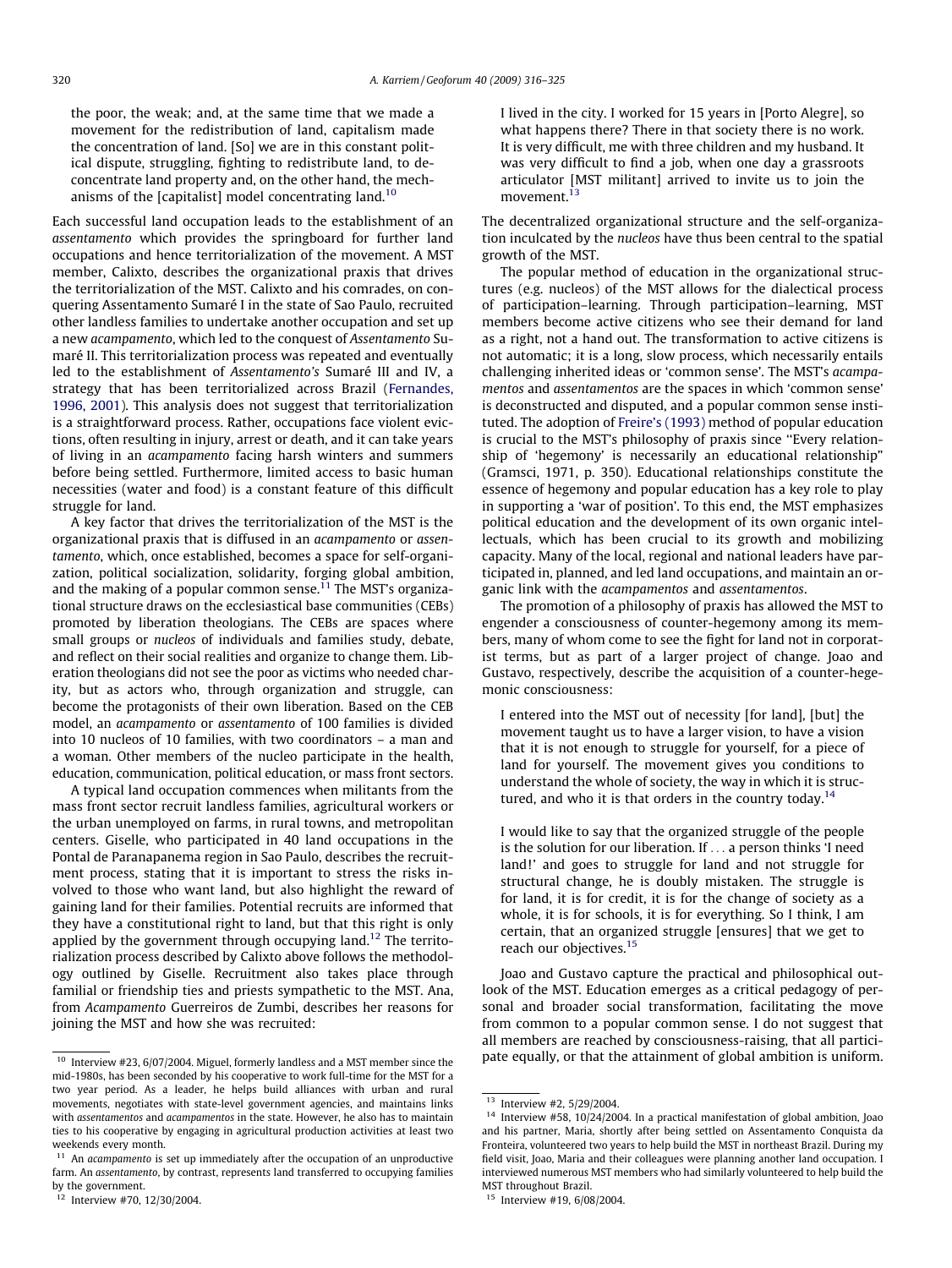Indeed, my visits to MST acampamentos and assentamentos showed that levels of participation and consciousness varied, but I also found that a critical mass of members participated in Movement activities and had attained a critical consciousness. The MST thus built upon the liberation theology utopia that 'there must be an alternative' to injustice and social exclusion, a utopia that could be reached through an organizational praxis that promotes participation, ideals of solidarity, and political consciousness.

## 6. National consolidation and counter-hegemonic struggles: 1990–2002

In this period, the MST consolidated itself as a national movement, increasingly mobilized against neoliberal policies, and faced opposition from landlords and government. Paradoxically, the MST experienced its most expressive period of growth under Fernando Henrique Cardoso's government (1995–2002) when Brazil's neoliberal project was most forcefully implemented. The implementation of neoliberal policies was regarded as imperative in transforming Brazil into a 'modern', competitive nation and, for Cardoso, this meant that the exclusion of sectors of the rural and urban populace was unavoidable.16 Cardoso aggressively privatized parastatals and radically liberalized trade by reducing import tariffs from 32.2% to 14.2% [\(Rocha, 2002\)](#page-9-0). While family agriculture was left to face market forces, agribusiness received generous export incentives and cheap loans to become globally competitive. Consequently, agro-export agriculture mechanized heavily, resulting in the elimination of two million agricultural posts and the expulsion of almost 400,000 smallholders between 1995 and 1998 [\(Pereira, 2003, p. 52\)](#page-9-0). Thus, the celebrated 'global competitiveness' of Brazil's agribusiness was produced through active state support.

For Cardoso, land reform was an anachronism under globalization and dismissed it as a 'nineteenth century demand' [\(Pereira,](#page-9-0) [2003](#page-9-0)). The MST, however, continued to mobilize the landless to occupy land throughout Brazil. The MST discovered that landowners in the Pontal de Paranapanema region in the state of Sao Paulo had illegally acquired a million hectares of public land and launched numerous occupations that forced the government to intervene and expropriate land, leading to the settlement of 6000 families by the end of 1994 ([Branford and Rocha, 2002; Fernandes, 1996\)](#page-8-0). These successes swelled the ranks of the MST and, a year later, 22,000 families occupied a further 59 estates ([Hammond, 1999\)](#page-8-0). The MST made numerous gains in the northeast, the north, and center-west regions of Brazil ([Fernandes, 2001; Morrisawa, 2001;](#page-8-0) [Wright and Wolford, 2003\)](#page-8-0). The territorialization of occupations nationally has resulted in what [Harvey \(1996, p. 324\)](#page-8-0) would call the MST's move from ''organizing in and dominating" place to ''commanding space."

The struggle for resources to produce livelihoods has faced violent opposition from landowners and the police.<sup>17</sup> In a climate of rising resource conflicts, 10 landless were killed in August 1995 at Corumbiara; and on April 17, 1996, 19 MST members were killed and 69 wounded while on a march at Eldorado dos Carajas in the northern state of Pará protesting unmet government promises. [Keck](#page-8-0) [and Sikkink \(1998\)](#page-8-0) describe how ''advocacy networks" within and between nations communicate and exchange information around common concerns such as human rights. The Carajas massacre allowed the MST and network activists to exert strong domestic and global pressure, forcing Cardoso to establish a Special Ministry for Agrarian Reform and grant federal courts jurisdiction over human rights crimes ([Cadji, 2000\)](#page-8-0). The massacre enabled the MST to scale-up struggles for human rights, while simultaneously situating access to land as a key socio-economic right.

After the massacre, the government sought to politically isolate the MST. The MST went on the offensive and commenced a twomonth-long national march for 'Land Reform, Employment and Justice' to the nation's capital, Brasília. The march opened a national debate on Cardoso's neoliberal policies which expelled small farmers and generated urban unemployment because of privatization and trade liberalization. When the 1000 marchers who covered 1500 km converged onto and 'occupied' Brasília, 100,000 people welcomed them (Chaves, 2000; Stedile and Fernandes, 2001). The march was a good example of the MST disputing the naturalization of neoliberal ideas as 'common sense' at a mass level, and is regarded as representing the ''first victory" by popular forces ''over the neoliberal policies implemented by the Brazilian state" [\(Almeida and Sanchez, 2000, p. 23](#page-8-0)).

#### 6.1. Hegemony through domination

In a demonstration of its organizational capacity, the MST continued its offensive actions and linked corporatist struggles for land to a diversified range of national-popular contestations. For example, in April 1999, the MST co-organized the 'Tribunal on Foreign Debt' and, in December 1999, it scaled-up its struggle to the global level by participating in the 'Battle in Seattle' against the WTO. In April 2000, the MST joined indigenous movements in a national campaign against the government's celebration of '500 years of the discovery of Brazil'; in one week – April 17–24, 2000 – MST members occupied 150 unproductive farms throughout Brazil, involving 20,000 families; and, in May 2000, it coordinated the occupation of the Ministry of Finance in Brasilia and the National Institute for Colonization and Agrarian Reform offices in 19 states to demand the release of agricultural credit [\(Comparato, 2003;](#page-8-0) [Morrisawa, 2001](#page-8-0)).

These actions generated a flood of negative media reports criticizing the MST for transgressing the rule of law. [Comparato](#page-8-0) [\(2003\)](#page-8-0), in a detailed analysis of newspaper and magazine reports, illustrates the open collusion between government and the media in tarnishing the MST's public image, creating the pretext for repressive actions. To combat MST mobilizations, the government launched an 'anti-MST package': Lumiar, the government's technical assistance program for assentamentos, was shut, resulting in the dismissal of 1300 agronomists; an ''anti-invasion" provisional measure excluded all occupied properties from expropriation for a two-year period; and, settlers who participated in occupations were to be excluded from the agrarian reform program. Government actions thus sought to break the nexus of the MST's struggle for land and its struggle on the land ([Colleti, 2002; Comparato,](#page-8-0) [2003](#page-8-0)).

These coercive measures placed the MST squarely on the defensive: land occupations dropped sharply and 258 militants were arrested on charges ranging from the formation of criminal gangs to illegal possession of arms [\(Comparato, 2003\)](#page-8-0). A MST leader in Pernambuco acknowledged the severity of these measures: ''We had already legitimated the occupation of land and [now] the government puts us into illegality, prohibiting" occupied land from being "expropriated."<sup>18</sup> Cardoso's government had asserted its domination over the MST. According to Gramsci (1971, p. 12), ''direct domination" is exercised through the repressive state apparatus or the

<sup>&</sup>lt;sup>16</sup> Cardoso stated that "the excluded might number somewhere around 16 million people!" (cited by [Pereira, 2003, p. 50](#page-9-0)), an astounding statement given that Brazil already had one of the worst indices for land and income distribution in the world. The top 20% of the population appropriates 64.2% of national income, while the lowest 40% earns 5.7% [\(World Bank, 2000\)](#page-9-0). Moreover, one percent of landowners own 45% of all farm land ([Petras and Veltmeyer, 2003\)](#page-9-0).

 $17$  Since the mid-1980s, almost 1600 workers were killed in land conflicts [\(Cadji,](#page-8-0) [2000; CPT, 2004\)](#page-8-0). <sup>18</sup> Interview #51, 8/17/2004.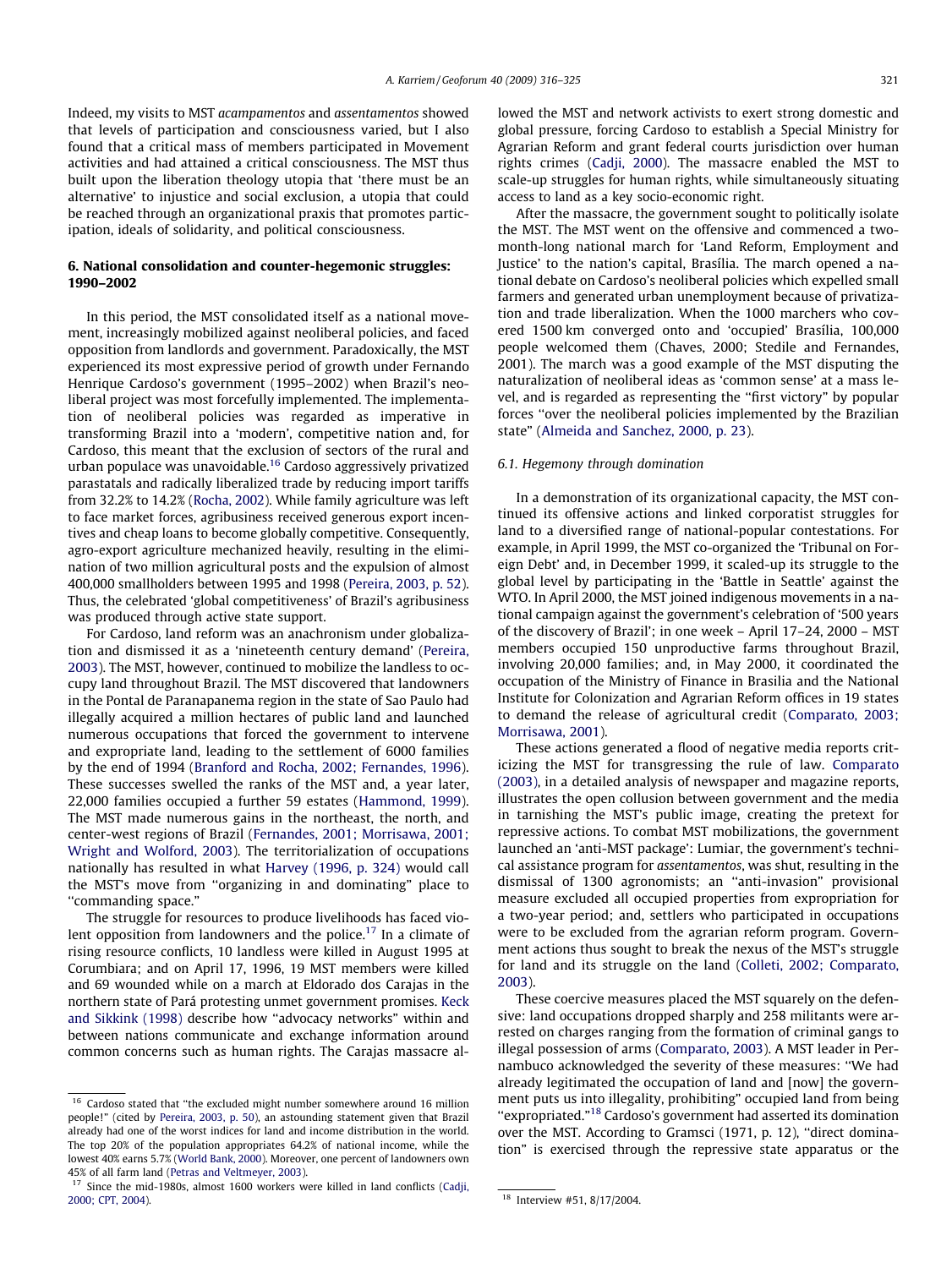''state and 'juridical government'" while hegemony is exercised through institutions of civil society. The state does not simply impose domination by force; in complex societies it tries to gain the consent of broad sectors of civil society or, as Gramsci puts it, ''force should appear to be supported by the agreement of the majority, expressed by so-called organs of public opinion – newspapers and associations."<sup>19</sup> Thus, the coercive component of hegemony was employed to enforce control over the MST since it refused to consent to and openly challenged hegemonic notions of common sense.

These measures did not stop the MST from engaging in popular struggles. In 2002, the MST, the Catholic Church, and other movements organized a national plebiscite against the Free Trade Area of the America's (FTAA), with the MST arguing that the FTAA would lead to the ''complete denationalization of agriculture, and the impracticality of a national development project, a necessary condition for the viability of land reform."<sup>20</sup> After months of grassroots mobilizing against the FTAA, ten million Brazilians turned out to vote on September 1–7, 2002, with more than 90% voting against signing the FTAA ([Osava, 2002](#page-9-0)).<sup>21</sup> The MST also served on the body that organized the inaugural (2001) and subsequent World Social Forums (WSF) in Porto Alegre, Brazil. In allying with the rising anti-corporate globalization movement, the MST exercised an important role in helping build a global counter-movement and a new politics of 'globalization from below.'

## 7. Linking local–global struggles, contesting the production of nature, promoting alternative nature–society relations

In this Section [1](#page-0-0) discuss how the MST not only challenges the commodification of nature by capital, but also works towards creating alternative models of nature–society relations that are rooted in agro-ecological practices. The MST has recognized that – in addition to domestic constraints – it has to philosophically and practically scale-up struggles to confront the larger structural forces that undermine rural livelihoods. In this regard, the MST and rural movements in the global North and South have united into a transnational peasant movement, the Via Campesina, which leads struggles against World Trade Organization (WTO) negotiations on liberalizing agriculture and food from Seattle to Cancun ([Desma](#page-8-0)[rais, 2002](#page-8-0)). Local resources struggles are thus deeply intertwined with global economic relations.

Early into the 21st century, the MST has increasingly combated agribusiness, arguing that the agribusiness model displaces workers from the land, prioritizes agro-exports over meeting domestic food needs, further concentrates land and income in fewer hands, and is detrimental to the environment. While the MST and the Via Campesina are not opposed to trade, they challenge WTO negotiations on agricultural liberalization that favor agribusiness, stating that ''food is a basic human right" that can only be attained in a system where 'food sovereignty' is guaranteed. According to the Via Campesina:

Food sovereignty is the right of each nation to maintain and develop its own capacity to produce its own basic foods respecting cultural and productive diversity. We have the right to produce our own food in own territory. Food sovereignty is a precondition to genuine food security. (cited by [Desmarais \(2002, p. 104\)\)](#page-8-0)

Food sovereignty's focus on producing food to ensure social reproduction and agricultural diversity provides a sharp counterpoint to the commodifying instincts of agribusiness; moreover, it has particular salience in the contemporary period of rampant food inflation that has generated food riots from Indonesia to Haiti, an outcome that is largely a product of the remaking of nature into biofuels. A recently leaked confidential World Bank report noted that the move to biofuels had forced up global food prices by 75%, while higher energy and fertilizer prices accounted for an increase of only 15%, much lower than originally estimated ([Chakraborrty, 2008\)](#page-8-0). The current global food crisis has also opened up opportunities: it affords the MST and other movements an opportunity to pressure governments to promote land reform and increase support to the family farm sector which produces most of the food crops and thereby facilitate the remaking of agriculture on a different basis.

The MST has also challenged growing control over and commodification of seeds by transnational corporations (TNC's). In line with the global campaign of 'Seeds as the Patrimony of Humanity', MST and Via Campesina members from around the world attending the 2001 World Social Forum uprooted GM corn and soy plants at a Monsanto experimental plantation near Porto Alegre. In March 2006, the MST and the Via Campesina–Brazil occupied an experimental station of the Swiss TNC, Syngenta Seeds, located near the Iguacu National Park in the southern state of Paraná, where GMO experiments contaminated an area rich in biodiversity. The MST action forced the environmental agency, IBAMA, to fine Syngenta \$500,000 for contravening environmental laws prohibiting the planting of GMO's within a 10 km radius of national parks. The MST-Via Campesina transformed the station into an agro-ecological training center and planted creole or native seeds. Instead of enforcing the fine, however, the Lula government sought to amend the law to enable Syngenta to legally continue GMO experiments ([MST, 2007](#page-9-0)). The MST campaign thus publicly exposed how ''State functions aimed at curbing socially and environmentally destructive effects of capitalist production are 'rolled back'" through a discourse of maintaining economic competitiveness ([McCarthy and Prudham, 2004, p. 276\)](#page-8-0).

In line with a Gramscian political ecology perspective, the MST has not only remained at the level of protest; it promotes practical alternatives by encouraging agro-ecological methods of agriculture that respect the environment and the production of seeds that maintain biodiversity.<sup>22</sup> Bionatur, the MST seed cooperative, markets 63 varieties of agro-ecological seeds with an annual output of 22 tons (Ponce and Engelmann, 2006). Marino de Bortoli of Bionatur states:

We work from the perspective of confronting the current agricultural model imposed by the multinationals, which controls the market for seeds in Brazil and the world. The Bionatur network is guided by the production of healthy food, free from agrotoxins and transgenic seeds, which is the basis for the food sovereignty of the people. $2<sup>23</sup>$ 

The shift toward agro-ecology, then, is crucial in promoting alternatives to and ensuring independence from corporate control over agriculture, and illustrates the evolution in the MST's understanding of society-nature relations that is not based on dominating nature. [Stedile \(2002, p. 100\)](#page-9-0) describes the development of the MST's ecological thinking, the sharing of ecological experiences and ideas that takes place across local–global scales, and how it imagines the construction of future nature–society relationships:

 $19$  Gramsci cited by [Joll \(1977, p. 99\).](#page-8-0)

<sup>20</sup> Cited by [Karriem \(2005, p. 7\).](#page-8-0)

 $21$  According to a MST member the campaign "initially arose as an idea for conscientizing the population about the dangers of the [FTAA] and we presented the proposal of a pedagogic debate, the realization of a plebiscite to hear the [views of the] population on the FTAA" (Interview #76, 01/21/2005).

 $\overline{a^{22}}$  On the MST's move to agro-ecology, (see [Branford and Rocha, 2003](#page-8-0)).

<sup>23</sup> Bortoli cited in Bionatur realize terceiro Encontro National. [http://](http://www.mst.org.br/informativos/minforma/ultimas1917.htm) [www.mst.org.br/informativos/minforma/ultimas1917.htm](http://www.mst.org.br/informativos/minforma/ultimas1917.htm). Accessed September 12, 2006.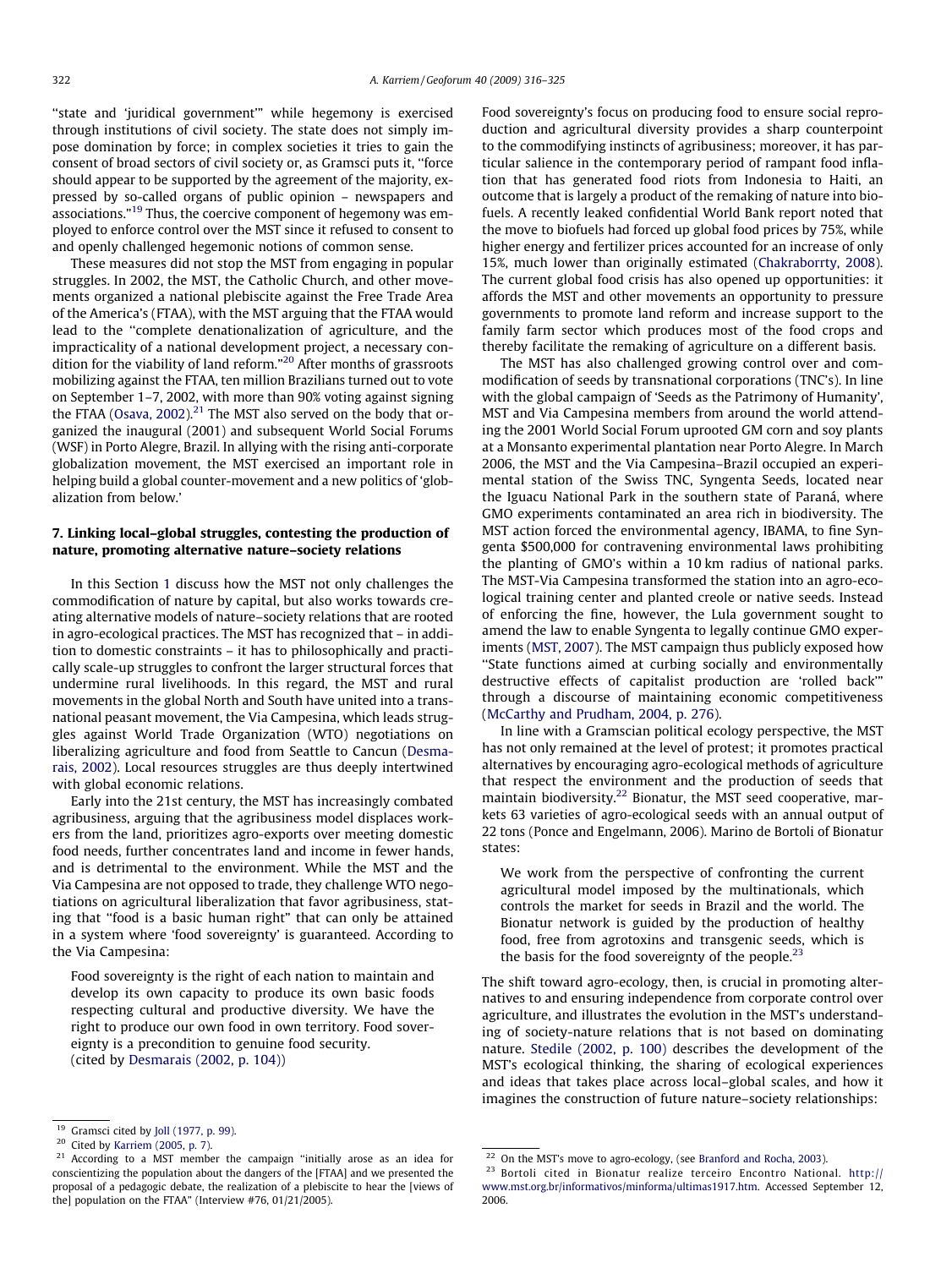It's not enough to argue that if you work the land that you have proprietary rights over it. The Vietnamese and Indian farmers have contributed a lot to our debates on this. They have a different view of agriculture, and of nature – one that we've tried to synthesize in the Via Campesina. We want an agrarian practice that transforms farmers into guardians of the land, and a different way of farming, that ensures an ecological equilibrium and also guarantees that land is not seen as private property.

What the afore-going discussion illustrates is the transformation of 'nature as an accumulation strategy' ([Katz, 1998\),](#page-8-0) its implications for rural livelihoods, and the MST challenge to and provision of alternatives to nature's remaking under neoliberalism.

## 8. Critical reflections on the MST's rise into a counterhegemonic movement

In the genesis period, the MST successfully drew on religious ideas to contest hegemonic, common sense constructions of private property as sacrosanct, thus providing moral justification for land occupations. In comparison to the genesis period, the MST grew rapidly during the second (territorialization) and third (national consolidation) periods of its history. In the genesis period, the level of preparation and political socialization was prolonged before an occupation, allowing for greater social cohesion, understanding of movement goals, and the transformation of families into protagonists of their own history. However, from the 1990s onward, the Movement grew so fast that preparation and political socialization suffered. For example, in the Pontal de Paranapanema region eager militants adopted a top-down approach to organizing, which led to families leaving the MST because their views were not considered. The MST leadership intervened and sent a skilled organizer, Jose Rainha, to the Pontal region [\(Branford and Rocha, 2002;](#page-8-0) [Fernandes, 1996](#page-8-0)). Rainha went back to MST basics by re-introducing horizontal, participatory organizing approaches through which the landless take decisions and correct them if need be, thus learning by doing. In its quest to build a transformative movement that seeks to transcend hierarchical power relations, the MST has tried to be vigilant in dealing with 'tensions of micropower.'<sup>24</sup>

If during the genesis period the MST was strongly influenced by religious ideas, in the territorialization period there was a Marxist and nationalist orientation. The MST gave more attention to questions of production and, in line with its Marxist outlook, pushed for the collectivization of agriculture on the assentamentos. However, many of the collectivization experiments failed. The MST was forced to revise its strategy and adopted a more gradual, inclusive and flexible approach to cooperation through the formation of service, finance, and commercial cooperatives which brought economic benefits to the settlers [\(Branford and Rocha, 2002;](#page-8-0) Stedile and Fernandes, 2001). The top-down collectivization experiment had a sobering impact on the MST leadership, forcing it to adopt an open-ended ideology that was influenced by socialist, religious, nationalist, and communitarian currents.

Through its interaction with the environmental movement, the MST introduced ecological concerns into its eclectic ideological outlook. This eclecticism suggests an impressive openness to new ideas and forms of struggle. The MST's ecological thinking commenced during the early 2000's and is still relatively uneven within the movement. However, the making of a Gramscian political ecology praxis is increasingly evident in MST actions. For example, in asserting 'seeds as a patrimony of humanity', the MST contrasted

 $24$  I borrow the term 'tensions of micropower' from Andreas Hernandez. The MST has not always succeeded in resolving tensions, for example, around leadership ([Wittman, 2005\)](#page-9-0) or alternative forms of agricultural production ([Wolford, 2004](#page-9-0)).

seeds as a collective good that has been transferred and shared by peasants over centuries to the increased commodification and control over seeds by TNC's. The MST thus drew on a historical peasant consciousness to reinterpret the past in the present ([Moore, 1993](#page-9-0)) or, following Gramsci (1971, 165), it transformed ''popular beliefs" into ''material forces" to contest hegemonic productions of nature and to set in motion alternative paradigms that seek to remake nature–society relations from below through agroecological practices.

To ensure the political socialization of its growing membership, the MST placed strong emphasis on political education, forming organic intellectuals, and opening its schools to other popular movements in Brazil and Latin America ([Petras, 1997b\)](#page-9-0). This Gramscian focus on ideas and on socializing knowledge so that it becomes a material force for both personal and broader social change takes on particular importance in a neoliberal era in which the 'end of ideology' has been declared, and in which dominant ideas are presented as natural. While capital has drawn on 'traditional intellectuals' to justify and diffuse hegemonic ideas, subaltern groups have developed their own organic intellectuals to demystify hegemonic constructions of common sense and help build an alternative hegemony. In this regard, MST organic intellectuals exercise an essential role in constructing ''an intellectual-moral bloc which can make politically possible the intellectual progress of the masses and not only of a small group."25 However, this educational relationship should not be passive, but active and reciprocal so that ''every teacher is always a student and every student always a teacher" (Gramsci, 1971, p. 350).

In contrast to its early history, when mobilizations were largely restricted to the local and state-level scales and focused on the struggle for land, MST actions since the 1990s were characterized by mobilizations at national and global scales and intersected with broader political actions. This illustrated the national consolidation and organizational capacity of the Movement, the gradual accumulation of conquests and experiences, and the spatialization of its philosophy of praxis across multiple scales. The growing breadth of national-popular collective actions – land, foreign debt, environment, WSF, FTAA, human rights – exemplifies the maturation of a counter-hegemonic consciousness within the MST. In this regard, Gramsci (1971) notes that a social group engaged in counter-hegemonic struggles needs to combine its own interests with those of other popular forces in order to create a national-popular collective will. In joining indigenous movements against the government's high-profile celebration of the founding of Brazil, the MST demonstrated solidarity with indigenous struggles and historicized the struggle for land by highlighting that Brazil's economic development was founded on violent struggles of 'accumulation by dispossession' [\(Harvey, 2003\)](#page-8-0). Participation in the Tribunal on Foreign Debt signaled a concern with the billions of dollars that Brazil pays to merely service debt and the implication for social spending. Moreover, in contributing to the formation of the WSF and the Via Campesina, the MST signaled a keen awareness of the relational nature of local–global struggles. In this regard, Thiago, a member of the MST's communications unit in Rio Grande do Sul, displays a sharp understanding of the geographies of neoliberal globalization, the remaking of nature, and a scalar politics of resistance through which movements scale-up popular mobilization:

[I]n this process of the construction of the Via Campesina, we realized that the stage of capitalism ... today is of the supremacy of international finance capital. It placed us with

<sup>&</sup>lt;sup>25</sup> Gramsci (1971, pp. 332–33). Gramsci proceeds to state that the "Consciousness of being part of a particular hegemonic force (that is to say, political consciousness) is the first stage towards a further progressive self-consciousness in which theory and practice will finally be one.'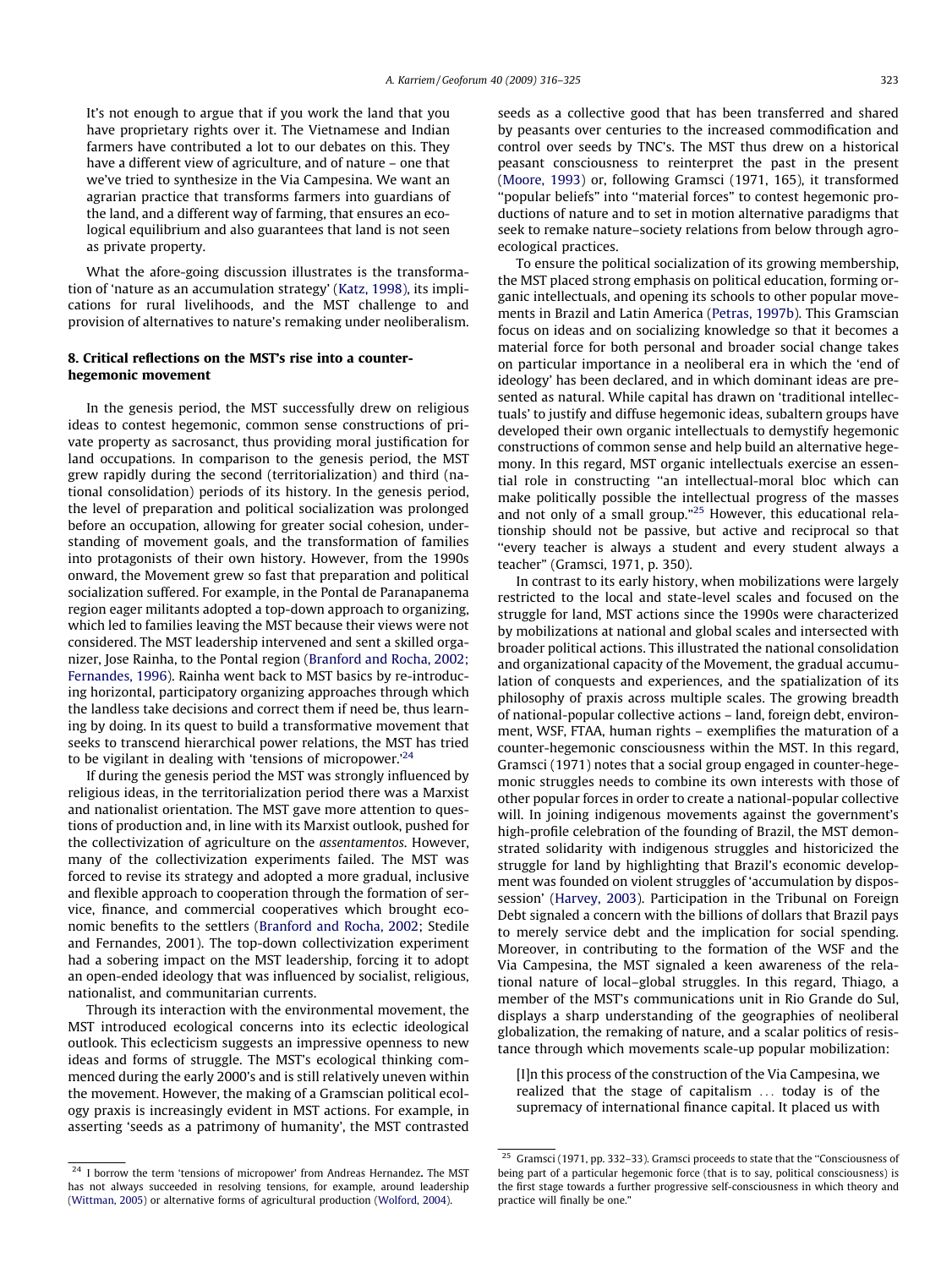<span id="page-8-0"></span>the same problems as farmers in any part of the world. ... In our understanding ... there are ... five large international enterprises that monopolize the whole process of agriculture. .... from the seed, to the inputs, and commercialization. So we realized that our enemies were common. It was Monsanto in Brazil, in India, in Europe, and this permitted ... our participation as the Via Campesina in the large demonstrations against the G-8, [in] Seattle, Genoa, ... and the World Social Forum as a space of articulation. So in the same way that empire is present in all the territories, [our actions] are ... felt in the center of empire. I think it was Arundhati Roy who said that our function as social movements is to besiege the empire, it is to surround it.<sup>26</sup>

While much of the literature on scale politics analyzes the role of capital in producing space and nature from above, Thiago illustrates how popular movements recast scalar and nature–society relations from below. Counter-hegemonic struggles, then, take on a spatial character since hegemonic ideas and practices are spatialized – although unevenly – as common sense across geographic scales. Implicit in Thiago's analysis is the necessity for alliances across interrelated scales to unite a diverse range of social groupings and thereby spatialize a Gramscian war of position to the global scale.

#### 9. Concluding remarks

In this paper, I traced the MST's rise and transformation into a counter-hegemonic actor by analyzing the development of the MST's organizational praxis from corporatist struggles for land in the late 1970s to 'global ambition' and changing nature–society relations by the early 2000's. I also argued that territorialization does not only result in the spatial conquest of territory, it also leads to the spatialization of an organizational praxis that encourages self-organization, political socialization, and the forging of global ambition. To this end, I employed a Gramscian political ecology perspective to illustrate how the MST's philosophy of praxis empowers its members to practically and ideologically challenge hegemonic constructions of common sense and the production of nature under neoliberalism. In analyzing the internal dynamics which forge global ambition, this paper contributes to our understanding of the subjective factors which drive social movement mobilizations.

The analysis of the MST as a counter-hegemonic movement does not suggest that its political trajectory has been one of continuous advance; rather, the MST's praxis since its founding has been marked by conquests and defeats, offensive and defensive struggles, loss of lives and the conquest of land, which reflects a Gramscian war of position as a long, slow process of practical and ideological struggle for an alternative hegemony.

The acquisition of global ambition was a gradual process that evolved and matured as the MST territorialized into a national movement. Moreover, the emergence of global ambition has been informed by an organizational praxis which promotes the development of a counter-hegemonic popular common sense that challenges private property relations through land occupations, that promotes consciousness-raising, self-organization, leadership and alliance building, and the remaking of nature-society relations through agro-ecological practices.

## Acknowledgements

I would like to thank Michael Ekers, Scott Prudham, Andreas Hernandez, Sudeshna Mitra, Rogerio Acca, Bill Goldsmith and three anonymous reviewers for their extremely helpful comments and suggestions. I also thank Mohammed Seedat and Ariana Vigil for reading an earlier version of this paper. I am solely responsible for the paper as it appears. The research for this paper was generously supported by the Ford Foundation, the Cornell University Provost Fund, the Einuadi Center for International Development, and the Tinker Foundation.

#### References

Almeida, L.F., Sanchez, F.R., 2000. The landless workers' movement and social struggles against neoliberalism. Latin American Perspectives 27 (5), 11–32.

- Bakker, K., 2007. The "commons" versus the "commodity": alter-globalization, antiprivatization and the human right to water in the global south. Antipode 39 (3),  $430 - 455$
- Blaikie, P., Brookfield, H., 1987. Land Degradation and Society. Methuen, London. Bogo, A., 2002. O Vigor da Mística. MST, Sao Paulo.
- Branford, S., Rocha, J., 2003. Another modernization is possible: from land conquest to agro-ecological experiment. Science as Culture 12 (2), 155–187.
- Branford, S., Rocha, J., 2002. Cutting the Wire: The Story of the Landless Movement in Brazil. Latin America Bureau, London.
- Braun, B., Castree, N., 1998. The construction of nature and the nature of construction: analytical and political tools for building survivable futures. In: Braun, B., Castree, N. (Eds.), Remaking Reality: Nature at the Millenium. Routledge, London.
- Bryant, R., Bailey, S., 1997. Third World Political Ecology. Routledge, London.
- Cadji, A., 2000. Brazil's landless find their voice. Nacla 28 (5), 30–35.
- Castree, N., 2000. Marxism and the production of nature. Capital and Class 72, 5–36. Chakraborrty, A., 2008. Secret Report: Biofuel Caused Food Crisis. The Guardian, July 4.
- Chaves, C.A., 2000. A marcha national dos sem-terra: um estudo sobre a fabricacao do social. Relume Dumará. Rio de Janeiro.
- Colleti, C., 2002. Ascencao e refluxo do MST a da luta pela terra na década neoliberal. Idéias 9 (1), 49–104.
- Comparato, B.K., 2003. A Acao Política do MST. Expressao Popular, Sao Paulo.
- CPT., 2004. Conflitos no Campo. Comissao Pastoral da Terra, Goiania.
- Davis, M., 2004. Planet of slums: urban involution and the informal proletariat. New Left Review 26, 5–34.
- Delaney, D., Leitner, H., 1997. The political construction of scale. Political Geography 16 (2), 93–97.
- Desmarais, A., 2002. The Via Campesina: consolidating an international peasant and farm movement. Journal of Peasant Studies 29 (2), 91–124.
- Fernandes, B.M., 1996. MST: Formacao e Territorializacao em Sao Paulo. Hucitec, Sao Paulo.
- Fernandes, B.M., 2001. A Formacao do MST no Brasil, second ed. Editora Vozes, Petropolis.
- Freire, P., 1993. Pedagogy of the Oppressed. Continuum, New York.
- Gaiger, L., 1987. Agentes Religiosos e Camponeses Sem Terra no Sul do Brasil. Editora Vozes, Petropolis.
- Gorgen, S., 1997. Religiosidade e fé na luta pela terra. In: Stedile, J.P. (Ed.), A Reforma Agrária e a Luta do MST, second ed. Editora Vozes, Petrópolis.
- Gramsci, A., 1994. Some aspects of the southern question. In: Bellamy, R. (Ed.), Gramsci: Pre-Prison Writings. Cambridge University Press, Cambridge.
- Gramsci, A., 1971. Selections from the Prison Notebooks. International Publishers, New York.
- Hammond, J., 1999. Law and Disorder: The Brazilian Landless Farmworkers' Movement. Bulletin of Latin American Research 18 (4), 469–489.
- Harvey, D., 1996. Justice Nature and the Geography of Difference. Blackwell, Cambridge, MA.
- Harvey, D., 2003. The New Imperialism. Oxford University Press, New York.
- Issa, D., 2007. Praxis of empowerment: mística and mobilization in Brazil's landless rural workers' movement. Latin American Perspectives 34 (2), 124–138.
- Jessop, B., 2005. Gramsci as a spatial theorist. Critical Review of International Social and Political Philosophy 8 (4), 469–489.
- Joll, J., 1977. Gramsci. Fontana, Glasgow.
- Karriem, A., 2005. ''Marching as to war": a letter from Brazil to South Africa about landlessness, agrarian reform and social movement struggles against neoliberalism. Revista Nera 8 (6), 1–13.
- Katz, C., 1998. Whose nature, whose culture: private productions of space and the ''preservation" of nature. In: Braun, B., Castree, N. (Eds.), Remaking Reality: Nature at the Millenium. Routledge, London.
- Keck, M., Sikkink, K., 1998. Activists Beyond Borders: Advocacy Networks in International Politics. Cornell University Press, Ithaca, NY.
- Lefebvre, H., 1991. The Production of Space. Blackwell, Oxford.
- Mansfield, B., 2007. Privatization: property and the remaking of nature–society relations. Antipode 39 (3), 393–405.
- Mansfield, B., 2004. Neoliberalism in the oceans: ''rationalization'', property rights, and the commons question. Geoforum 35, 313–326.
- Marcon, T., 1997. Acampamento Natalino: História da Luta pela Reforma Agrária. EDIUPF, Passo Fundo.
- McCarthy, J., Prudham, S., 2004. Neoliberal nature and the nature of neoliberalism. Geoforum 35, 275–283.
- Meszaros, G., 2000. No ordinary revolution: Brazil's landless workers' movement.  $\frac{26}{4}$  Interview #76, 1/21/2005. Capital and Class 42 (2), 1-18.